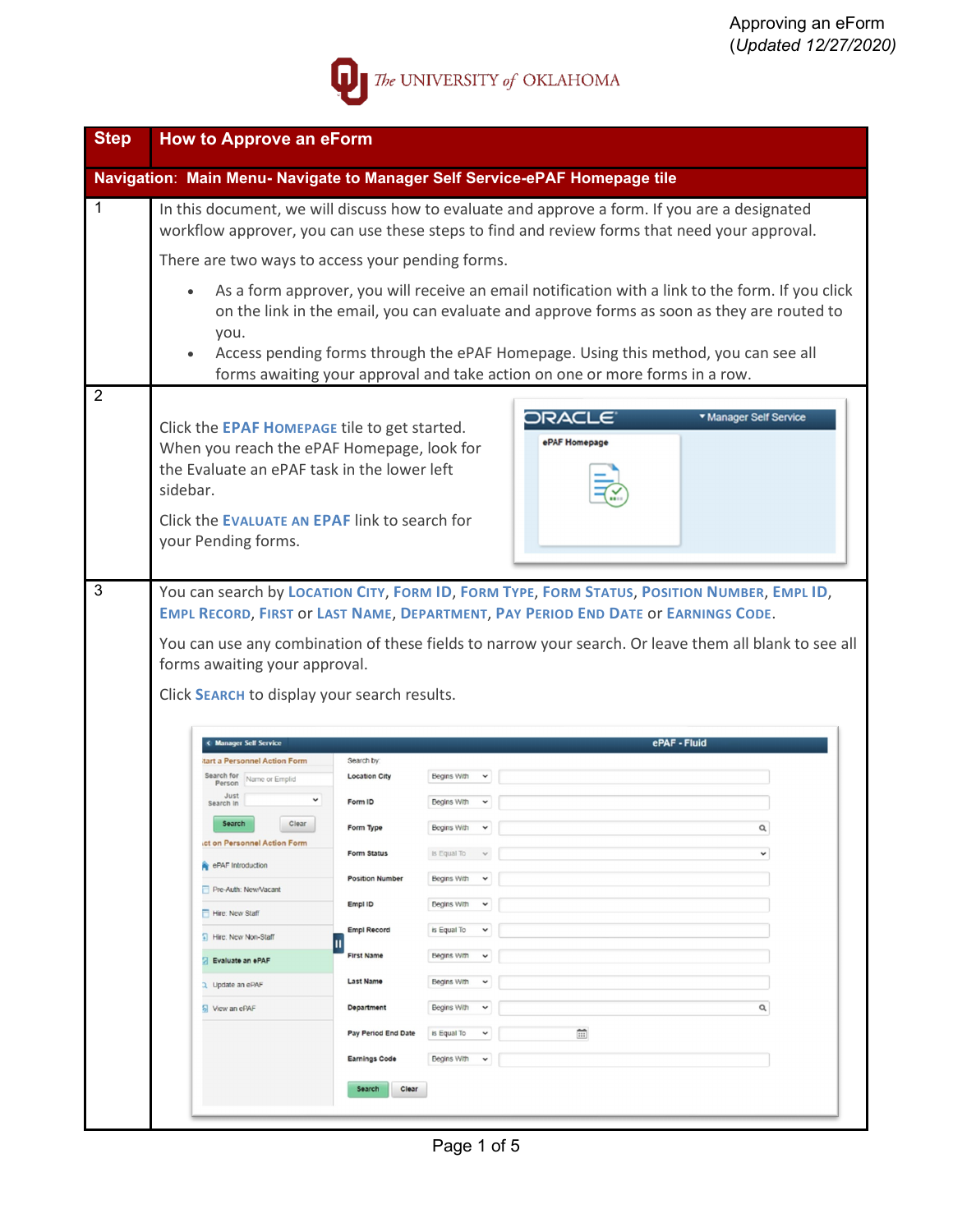

| $\overline{4}$ | Search results will appear in a grid at the bottom of the page.                                                                        |        |                |                                     |                            |            |      |                                |                        |                    |                |                      |                                |          |
|----------------|----------------------------------------------------------------------------------------------------------------------------------------|--------|----------------|-------------------------------------|----------------------------|------------|------|--------------------------------|------------------------|--------------------|----------------|----------------------|--------------------------------|----------|
|                | Hire New Person - no Pre-Auth                                                                                                          |        |                |                                     |                            |            |      |                                |                        |                    |                |                      |                                |          |
|                | Evaluate an ePAF                                                                                                                       |        | Form<br>ID     | Form Type                           | Form<br><b>Status</b><br>O | Empl<br>ID | Empl | Position<br>Record Number<br>O | Department             | First<br>Name<br>٥ | Middle<br>Name | Last<br>Name $\circ$ | Original<br>Date O             | La<br>Op |
|                | Update an ePAF                                                                                                                         |        |                | 1 100851 STATUSCHG Pending 700003 0 |                            |            |      | 59000711 (blank)               |                        | Gideon             | (blank)        | Taylor               | 2020-06-15 jor                 |          |
|                | View an ePAF                                                                                                                           |        |                | 2 108845 STATUSCHG Pending 700015 0 |                            |            |      | B                              | 59000725 ACASMATH Dash |                    |                |                      | (blank) Malcarne 2020-12-01 ma |          |
|                |                                                                                                                                        |        |                |                                     |                            |            |      |                                |                        |                    |                |                      |                                |          |
|                | Note: When accessing forms from the Evaluate link, you will only see forms where you are the<br>current approver.                      |        |                |                                     |                            |            |      |                                |                        |                    |                |                      |                                |          |
|                | Click on any column heading to sort that column. For example, click the LAST NAME column heading<br>to sort your forms alphabetically. |        |                |                                     |                            |            |      |                                |                        |                    |                |                      |                                |          |
|                | Click any part of the link to access that form for evaluation.                                                                         |        |                |                                     |                            |            |      |                                |                        |                    |                |                      |                                |          |
|                | Note: If your search returns a single result, you'll skip the result list and go directly into the form.                               |        |                |                                     |                            |            |      |                                |                        |                    |                |                      |                                |          |
| 5              | Review the information on each page. If the form spans more than one page, click NEXT to continue<br>through each page.                |        |                |                                     |                            |            |      |                                |                        |                    |                |                      |                                |          |
|                | <b>Dash Malcarne</b><br>700015<br>Record: 0<br>View Job Data<br><b>File Attachments</b>                                                |        |                |                                     |                            |            |      |                                |                        |                    |                |                      | 1 row                          |          |
|                | <b>Status</b>                                                                                                                          | Action |                | Description $\diamond$              |                            |            |      |                                | File Name O            |                    |                | <b>Delete</b>        |                                |          |
|                | Add                                                                                                                                    | View   |                | <b>Retirement Letter</b>            | $\check{~}$                |            |      |                                | TestDoc.pdf            |                    |                | Replace              |                                |          |
|                | <b>Comments</b>                                                                                                                        |        |                |                                     |                            |            |      |                                |                        |                    |                |                      |                                |          |
|                | I                                                                                                                                      |        |                |                                     |                            |            |      |                                |                        |                    |                |                      |                                |          |
|                | ** Alisha Malcarne - Huron<br>** Tue, Dec 1 20, 02:53:03 PM<br>This is a comment.                                                      |        |                |                                     |                            |            |      |                                |                        |                    |                |                      |                                |          |
|                | Recycle<br>Deny                                                                                                                        | Hold   | <b>Approve</b> |                                     |                            |            |      |                                |                        |                    |                |                      |                                |          |
|                |                                                                                                                                        |        |                |                                     |                            |            |      |                                |                        |                    |                |                      |                                |          |
|                |                                                                                                                                        |        |                |                                     |                            |            |      |                                |                        |                    |                |                      |                                |          |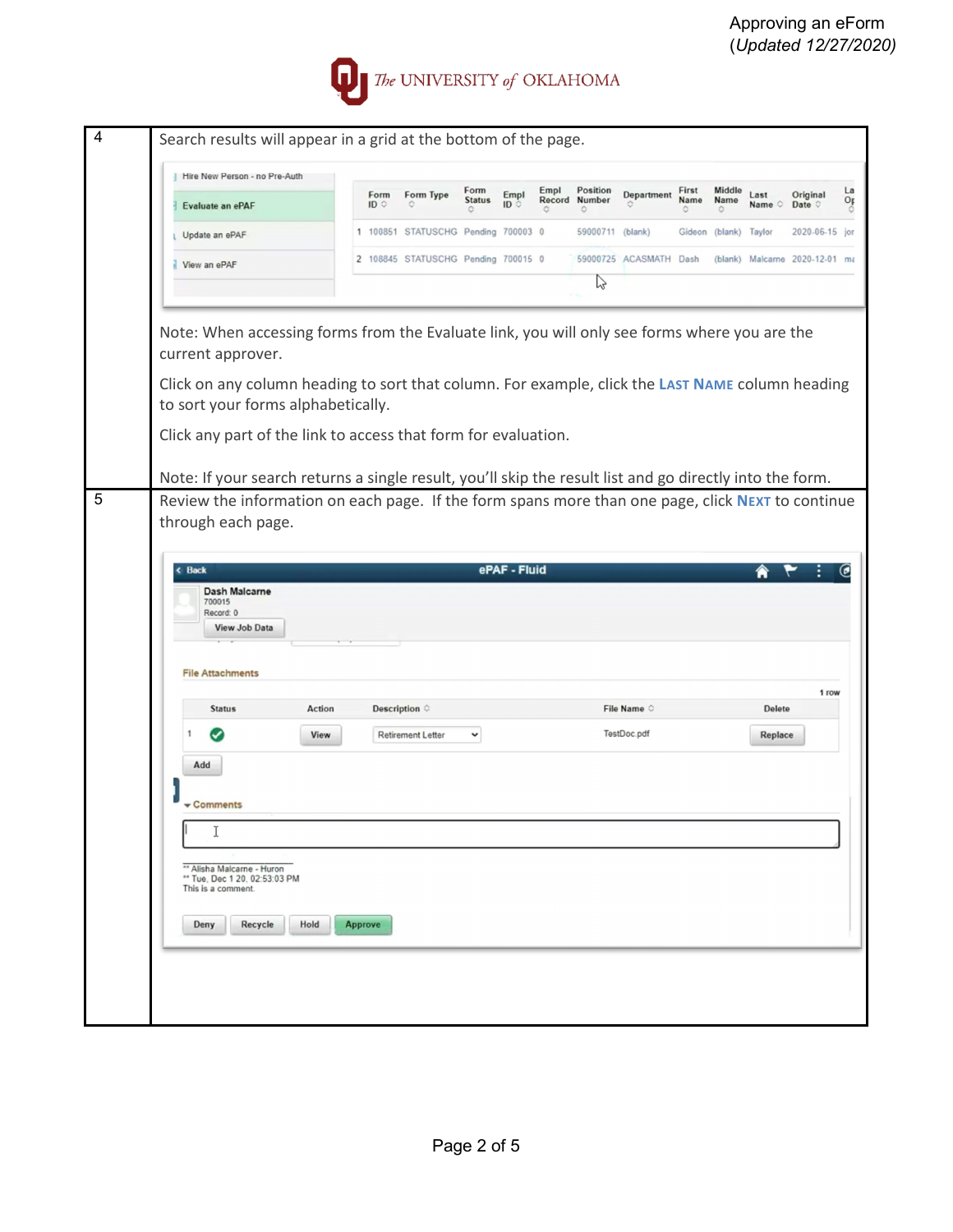

| 6              | When you reach the last page of the form, scroll to the bottom of the page to find the Form Action<br>buttons.                                                                                                                                                                      |
|----------------|-------------------------------------------------------------------------------------------------------------------------------------------------------------------------------------------------------------------------------------------------------------------------------------|
|                | The APPROVE button should be highlighted in light green. Click the Approve button to approve the<br>form and advance the form to the next approver, if any.                                                                                                                         |
|                | Otherwise, click the DENY button to deny the request. The deny button will stop the form and no<br>other users may take action on a denied request.                                                                                                                                 |
|                | Use the RECYCLE button when the form cannot be approved as-is. Recycling the from will return it to<br>the initiator. When recycling a form, it's a good idea to enter a comment to describe the reason that<br>caused you to recycle it like any missing or incorrect information. |
|                | Comments                                                                                                                                                                                                                                                                            |
|                | Approver comments.                                                                                                                                                                                                                                                                  |
|                | ** Alisha Malcarne - Huron<br>** Tue, Dec 1 20, 02:53:03 PM<br>This is a comment.                                                                                                                                                                                                   |
|                | Recycle<br>Deny<br>Hold<br><b>Approve</b>                                                                                                                                                                                                                                           |
|                |                                                                                                                                                                                                                                                                                     |
|                |                                                                                                                                                                                                                                                                                     |
|                |                                                                                                                                                                                                                                                                                     |
|                |                                                                                                                                                                                                                                                                                     |
|                |                                                                                                                                                                                                                                                                                     |
|                |                                                                                                                                                                                                                                                                                     |
| $\overline{7}$ |                                                                                                                                                                                                                                                                                     |
|                | After Evaluating a form, you will be re-directed to a Results page.                                                                                                                                                                                                                 |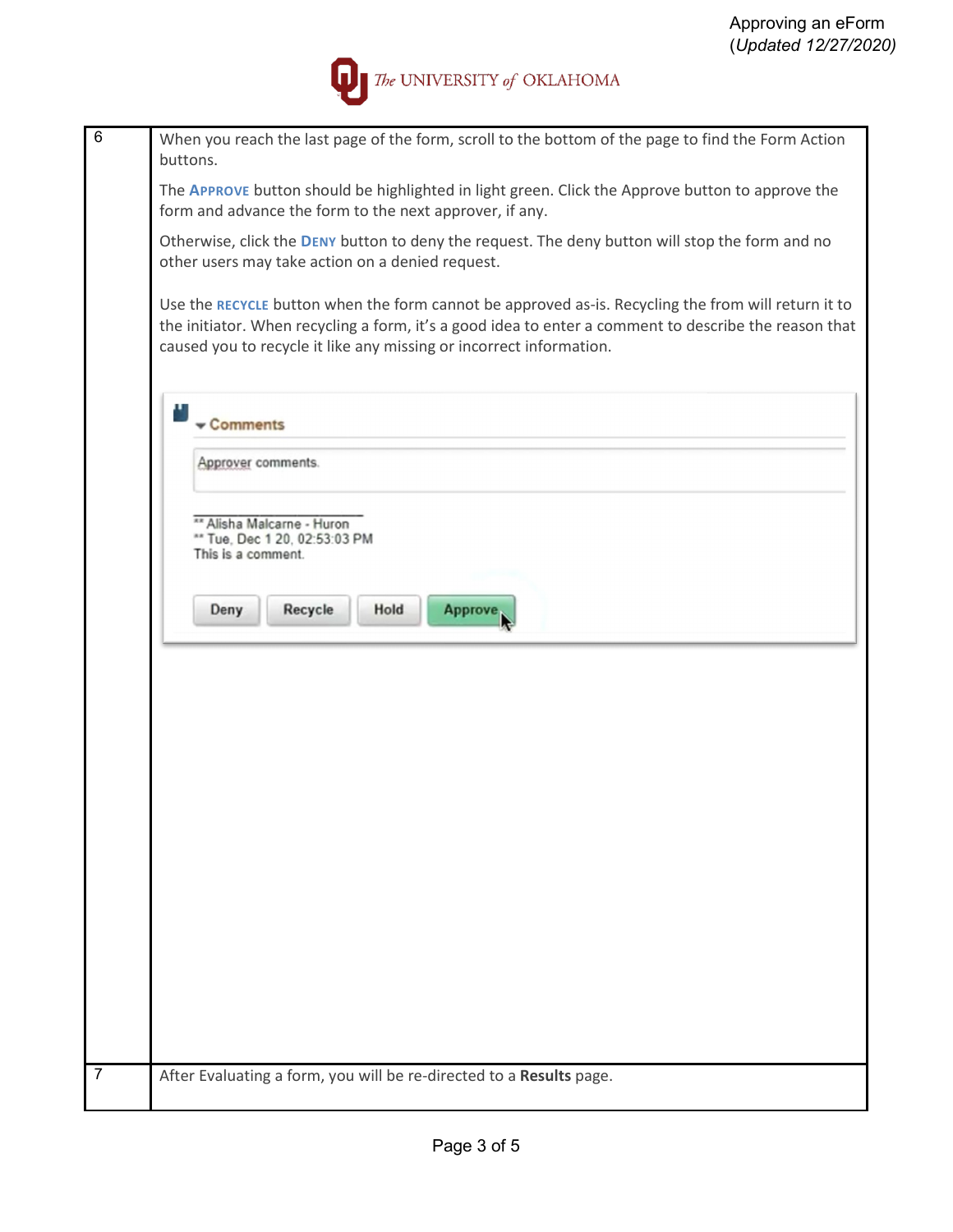

| <b>Status Change: Results</b>                                  |                              |          |                         |             | Form ID 108845                |
|----------------------------------------------------------------|------------------------------|----------|-------------------------|-------------|-------------------------------|
|                                                                |                              |          |                         |             |                               |
|                                                                |                              |          |                         |             | Refresh                       |
| You have successfully approved your eForm.                     |                              |          |                         |             |                               |
| The eForm has been routed to the next approval step.           |                              |          |                         |             |                               |
|                                                                |                              |          |                         |             |                               |
|                                                                |                              |          |                         |             |                               |
|                                                                |                              |          |                         |             |                               |
| <b>View Approval Route</b>                                     |                              |          |                         |             |                               |
| <b>Transaction / Signature Log</b><br><b>Current Date Time</b> | <b>Step Title</b>            | User ID  | <b>Description</b>      | Form Action | 4 rows<br><b>Time Elapsed</b> |
| 12/01/2020 2:53:03PM                                           | Initiated                    | male0003 | Alisha Malcarne - Huron | Submit      |                               |
| 12/01/2020 4:38:17PM                                           | STATUSCHG GT Dept Approver 1 | malc0003 | Alisha Malcarne - Huron | Recycle     | 1 hour 45 minutes             |
| 12/01/2020 4:52:12PM                                           | Resubmitted                  | malc0003 | Alisha Malcarne - Huron | Resubmit    | 13 minutes                    |

Click the **VIEW APPROVAL ROUTE** button to open a window showing the current state of the approval workflow.

For forms still in progress, the next approver will show in Pending status. Previous approvers will show in Approved status. Future approvers will show in Not Routed status.

For completely approved forms, all approvers will show in Approved status. Completely approved forms are considered Authorized.

| <b>Review/Edit Approvers</b>                                                |   |                                              |         |
|-----------------------------------------------------------------------------|---|----------------------------------------------|---------|
| <b>Basic Stage</b>                                                          |   |                                              |         |
| G3FORM ID-108845                                                            |   |                                              | Pending |
| <b>Basic Path</b>                                                           |   |                                              |         |
| Approved                                                                    |   | $\sqrt{2}$ Pending                           |         |
| Alisha Malcarne - Huron<br>STATUSCHG GT Dept Approver 1<br>12/01/20 4:54 PM | ٠ | da2_norman<br>STATUSCHG_GT Dept Approver 2   |         |
|                                                                             |   |                                              |         |
| <b>EE</b> Not Routed                                                        | ٠ | <b>Ell</b> Not Routed                        |         |
| ca1_norman<br>STATUSCHG_GT College Appr> 1                                  |   | ca2_norman<br>STATUSCHG_GT College Appr> 2   |         |
|                                                                             |   |                                              |         |
| <b>Ell</b> Not Routed                                                       | ٠ | <b>Idi</b> Not Routed                        |         |
| llovegood<br>STATUSCHG_GT Retirement >                                      |   | Multiple Approvers<br>STATUSCHG_GT Provost > |         |